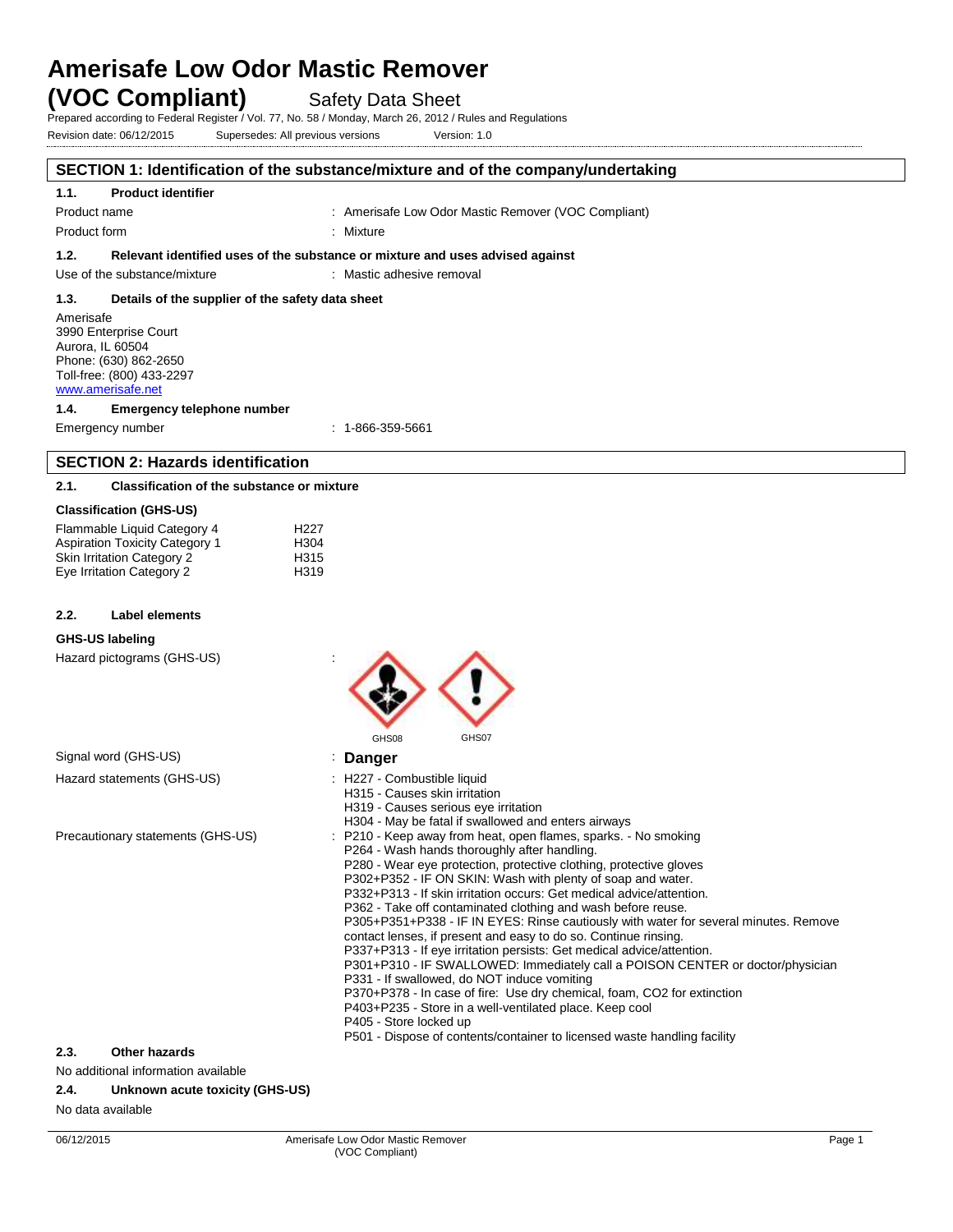Safety Data Sheet

Prepared according to Federal Register / Vol. 77, No. 58 / Monday, March 26, 2012 / Rules and Regulations

# **SECTION 3: Composition/information on ingredients**

#### **3.1. Substance**

Not applicable

### **3.2. Mixture**

| <b>Name</b>                                | <b>Product identifier</b>                                                | %            |
|--------------------------------------------|--------------------------------------------------------------------------|--------------|
| Petroleum distillates, hydrotreated light  | (CAS No) 64742-47-8                                                      | Proprietary* |
| Solvent naphtha, petroleum, heavy aromatic | (CAS No) 64742-94-5                                                      | Proprietary* |
| 2-(2-butoxyethoxy)ethanol                  | (CAS No) 112-34-5                                                        | Proprietary* |
| Alcohol Ethoxylate                         | (CAS No) 34398-01-1                                                      | Proprietary* |
|                                            | *The exact percentage of composition has been withheld as a trade secret |              |

## **SECTION 4: First aid measures**

| Description of first aid measures<br>4.1.                           |                                                                                                                                                                                                                                                        |
|---------------------------------------------------------------------|--------------------------------------------------------------------------------------------------------------------------------------------------------------------------------------------------------------------------------------------------------|
| First-aid measures general                                          | : Never give anything by mouth to an unconscious person. If you feel unwell, seek medical advice<br>(show the label where possible).                                                                                                                   |
| First-aid measures after inhalation                                 | : IF INHALED: Remove to fresh air and keep at rest in a position comfortable for breathing. Call a<br>POISON CENTER or doctor/physician if you feel unwell.                                                                                            |
| First-aid measures after skin contact                               | : IF ON SKIN: Immediately rinse with plenty of soap and water (for at least 15 minutes). If skin<br>irritation occurs, get medical advice/attention.                                                                                                   |
| First-aid measures after eye contact                                | : IF IN EYES: Rinse immediately and thoroughly, pulling the eyelids well away from the eye (15)<br>minutes minimum). Remove contact lenses, if present and easy to do so. Continue rinsing. If eye<br>irritation occurs, get medical advice/attention. |
| First-aid measures after ingestion                                  | : IF SWALLOWED: Immediately call a POISON CENTER or doctor/physician. Do NOT induce<br>vomiting. Obtain emergency medical attention.                                                                                                                   |
| 4.2.<br>Most important symptoms and effects, both acute and delayed |                                                                                                                                                                                                                                                        |
| Symptoms/injuries                                                   | : May be fatal if swallowed and enters airways.                                                                                                                                                                                                        |
| Symptoms/injuries after inhalation                                  | : Inhalation in high concentrations may cause irritation of the mucous membranes. Solvent vapors<br>are hazardous and may cause nausea, sickness and headaches. Aspiration of this material into<br>the lungs may cause chemical pneumonia or death.   |
| Symptoms/injuries after skin contact                                | : Contact during a long period may cause light irritation.                                                                                                                                                                                             |
| Symptoms/injuries after eye contact                                 | : Direct contact with the eyes is likely to be irritating.                                                                                                                                                                                             |
| Symptoms/injuries after ingestion                                   | : Acute ingestion causes CNS depression, oropharyngeal and gastric pain and vomiting.                                                                                                                                                                  |
| Chronic symptoms                                                    | : No data available.                                                                                                                                                                                                                                   |

# **4.3. Indication of any immediate medical attention and special treatment needed**

No additional information available

| <b>SECTION 5: Firefighting measures</b>       |                                                                     |                                                                                                                                                                                                    |  |
|-----------------------------------------------|---------------------------------------------------------------------|----------------------------------------------------------------------------------------------------------------------------------------------------------------------------------------------------|--|
| 5.1.                                          | <b>Extinguishing media</b>                                          |                                                                                                                                                                                                    |  |
|                                               | Suitable extinguishing media                                        | : Dry chemical. Carbon dioxide. Foam.                                                                                                                                                              |  |
| 5.2.                                          | Special hazards arising from the substance or mixture               |                                                                                                                                                                                                    |  |
| Fire hazard                                   |                                                                     | : This material is an NFPA IIIA combustible liquid.                                                                                                                                                |  |
| Explosion hazard                              |                                                                     | : Heat may build pressure, rupturing closed containers, spreading fire and increasing risk of burns<br>and injuries.                                                                               |  |
| Reactivity                                    |                                                                     | : No dangerous reactions known under normal conditions of use.                                                                                                                                     |  |
| 5.3.                                          | <b>Advice for firefighters</b>                                      |                                                                                                                                                                                                    |  |
|                                               | Firefighting instructions                                           | : Use water spray or fog for cooling exposed containers. Exercise caution when fighting any<br>chemical fire. Do not dispose of fire-fighting water in the environment.                            |  |
|                                               | Protection during firefighting                                      | : Do not enter fire area without proper protective equipment, including respiratory protection.                                                                                                    |  |
| <b>SECTION 6: Accidental release measures</b> |                                                                     |                                                                                                                                                                                                    |  |
| 6.1.                                          | Personal precautions, protective equipment and emergency procedures |                                                                                                                                                                                                    |  |
|                                               | General measures                                                    | : Evacuate area. Keep upwind. Ventilate area. Spill should be handled by trained clean-up crews<br>properly equipped with respiratory equipment and full chemical protective gear (see Section 8). |  |

# **6.1.1. For non-emergency personnel**

| Protective equipment | : Wear Protective equipment as described in Section 8. |     |
|----------------------|--------------------------------------------------------|-----|
| 06/12/2015           | Amerisafe Low Odor Mastic Remover                      | 2/8 |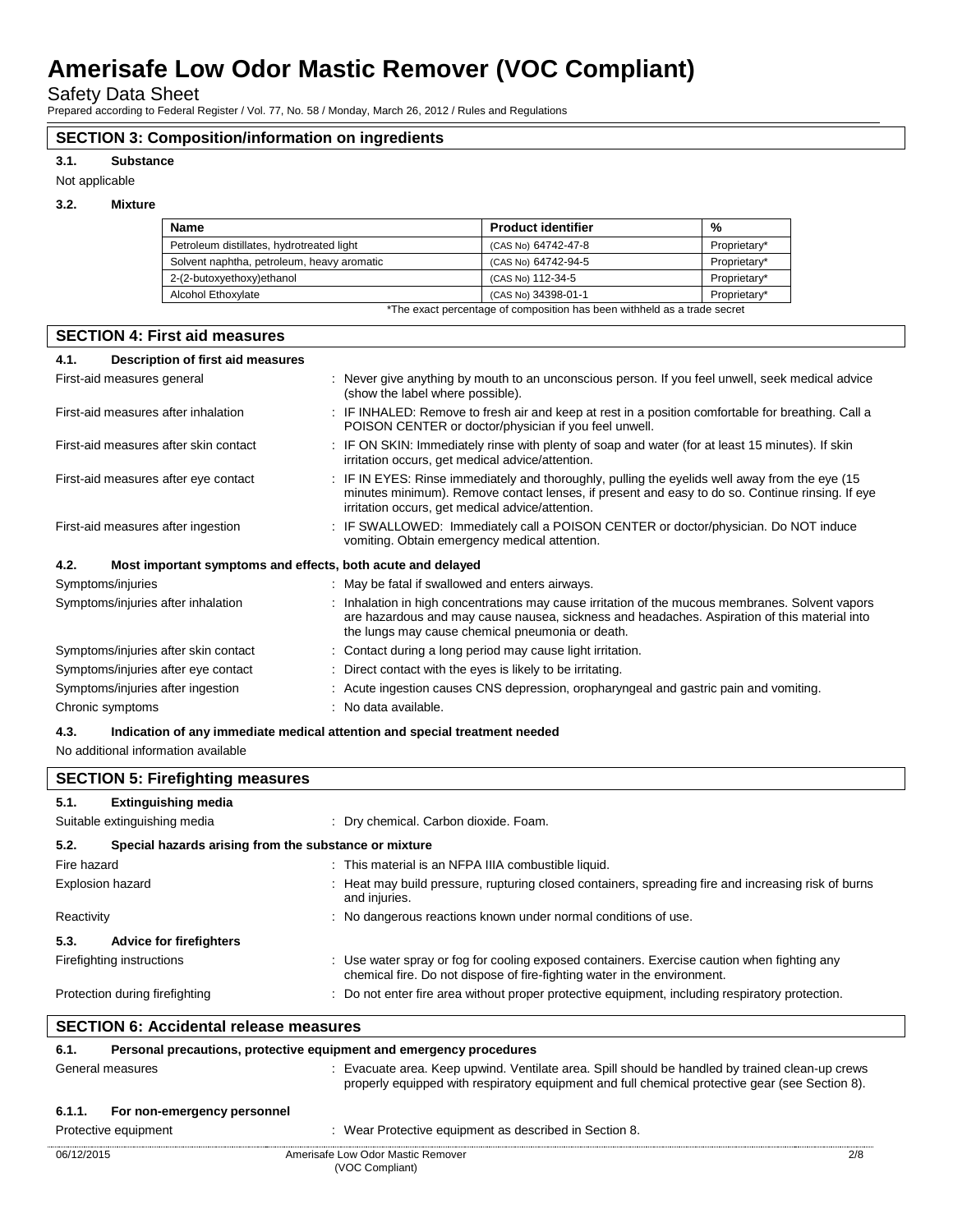Safety Data Sheet

| Prepared according to Federal Register / Vol. 77, No. 58 / Monday, March 26, 2012 / Rules and Regulations |  |
|-----------------------------------------------------------------------------------------------------------|--|
|-----------------------------------------------------------------------------------------------------------|--|

|                                                                                                                                           |                                                      | Ficparcu according to Federal Register / Vol. 77, 190. Jo / Monday, March 20, 2012 / Rules and Regulations                                                                                                                                                                             |  |  |
|-------------------------------------------------------------------------------------------------------------------------------------------|------------------------------------------------------|----------------------------------------------------------------------------------------------------------------------------------------------------------------------------------------------------------------------------------------------------------------------------------------|--|--|
| Emergency procedures                                                                                                                      |                                                      | : Evacuate unnecessary personnel.                                                                                                                                                                                                                                                      |  |  |
| 6.1.2.                                                                                                                                    | For emergency responders                             |                                                                                                                                                                                                                                                                                        |  |  |
|                                                                                                                                           | Protective equipment                                 | : Wear suitable protective clothing, gloves and eye or face protection. Approved supplied-air<br>respirator, in case of emergency.                                                                                                                                                     |  |  |
| 6.2.                                                                                                                                      | <b>Environmental precautions</b>                     |                                                                                                                                                                                                                                                                                        |  |  |
| Prevent entry to sewers and public waters. Notify authorities if liquid enters sewers or public waters. Avoid release to the environment. |                                                      |                                                                                                                                                                                                                                                                                        |  |  |
| 6.3.                                                                                                                                      | Methods and material for containment and cleaning up |                                                                                                                                                                                                                                                                                        |  |  |
|                                                                                                                                           | For containment                                      | : Contain any spills with dikes or absorbents to prevent migration and entry into sewers or<br>streams. Foam may be used to suppress vapors.                                                                                                                                           |  |  |
|                                                                                                                                           | Methods for cleaning up                              | : Soak up spills with inert solids, such as clay or diatomaceous earth as soon as possible. Place in<br>a suitable container for disposal in accordance with the waste regulations (see Section 13).                                                                                   |  |  |
| 6.4.                                                                                                                                      | Reference to other sections                          |                                                                                                                                                                                                                                                                                        |  |  |
| No additional information available                                                                                                       |                                                      |                                                                                                                                                                                                                                                                                        |  |  |
| <b>SECTION 7: Handling and storage</b>                                                                                                    |                                                      |                                                                                                                                                                                                                                                                                        |  |  |
| 7.1.                                                                                                                                      | Precautions for safe handling                        |                                                                                                                                                                                                                                                                                        |  |  |
|                                                                                                                                           | Precautions for safe handling                        | : Do not handle until all safety precautions have been read and understood. Wash hands and<br>other exposed areas with mild soap and water before eating, drinking or smoking and when<br>leaving work. Provide good ventilation in process area to prevent formation of vapor. Do not |  |  |

breathe mists. Keep away from sources of ignition - No smoking.

# **7.2. Conditions for safe storage, including any incompatibilities**

Storage conditions **in the original container in a cool, well ventilated place away from : Heat sources.** 

## **7.3. Specific end use(s)**

No additional information available

# **SECTION 8: Exposure controls/personal protection**

## **8.1. Control parameters**

| Petroleum distillates, hydrotreated light (64742-47-8)  |                      |  |  |
|---------------------------------------------------------|----------------------|--|--|
| Remark (ACGIH)                                          | OELs not established |  |  |
| Remark (US OSHA)                                        | OELs not established |  |  |
|                                                         |                      |  |  |
| Solvent naphtha, petroleum, heavy aromatic (64742-94-5) |                      |  |  |
| Remark (ACGIH)                                          | OELs not established |  |  |
| Remark (US OSHA)                                        | OELs not established |  |  |

Keep container closed when not in use.

| 2-(2-butoxyethoxy)ethanol (112-34-5) |                      |  |
|--------------------------------------|----------------------|--|
| Remark (ACGIH)                       | TWA - 10 ppm         |  |
| Remark (US OSHA)                     | OELs not established |  |

| Alcohol Ethoxylate (34398-01-1) |                      |  |
|---------------------------------|----------------------|--|
| Remark (ACGIH)                  | OELs not established |  |
| Remark (US OSHA)                | OELs not established |  |

## **8.2. Exposure controls**

- Appropriate engineering controls : Ensure adequate ventilation, especially in confined areas.
- Personal protective equipment : Gloves. Protective clothing. Protective goggles. Respiratory protection of the dependent type.

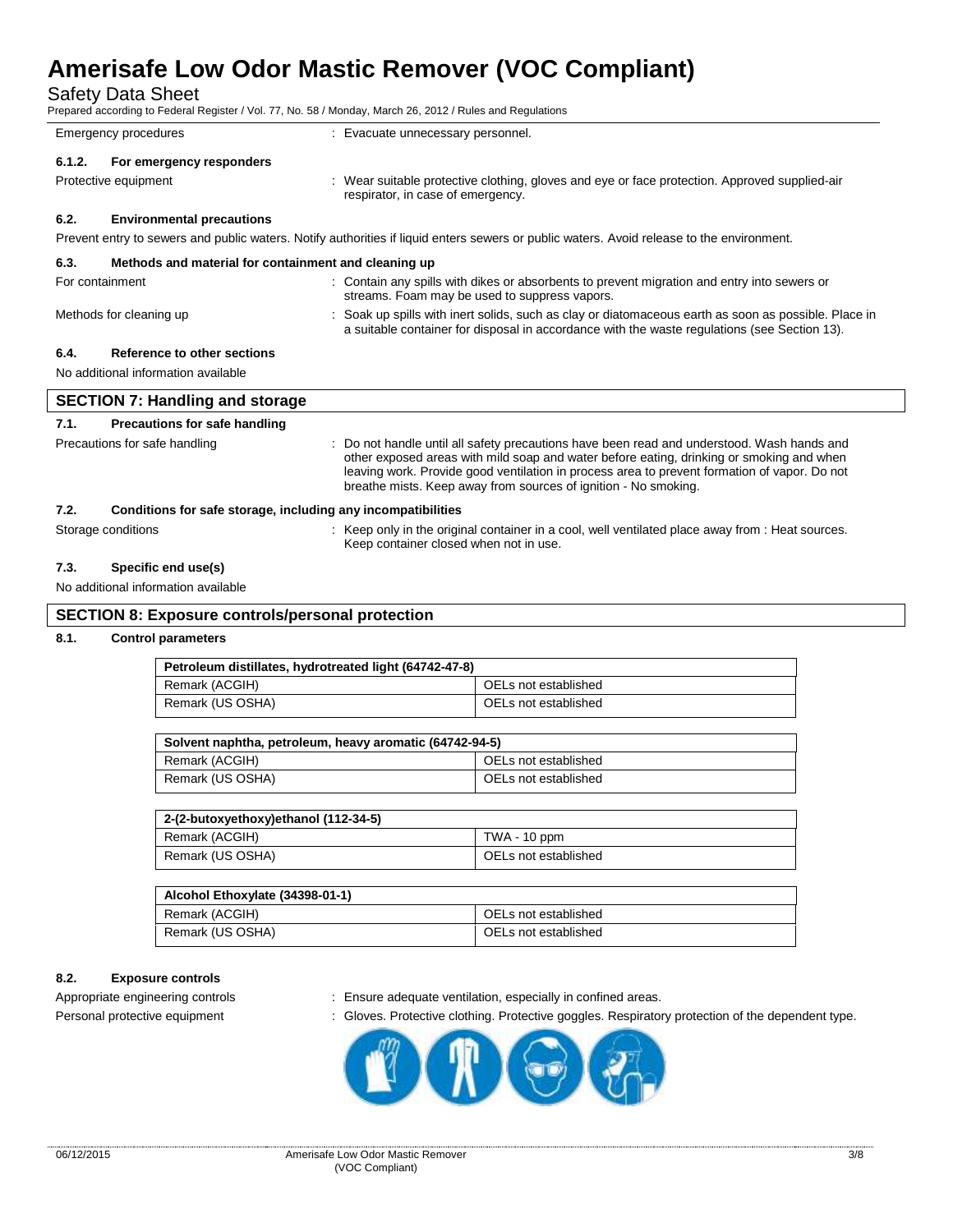Safety Data Sheet

Prepared according to Federal Register / Vol. 77, No. 58 / Monday, March 26, 2012 / Rules and Regulations

| Hand protection          | : Use gloves chemically resistant to this material when prolonged or repeated contact could occur.<br>Gloves should be classified under Standard EN 374 or ASTM F1296. Suggested glove materials<br>are: Natural rubber ("latex"), Neoprene, Nitrile/butadiene rubber, Polyethylene, Ethyl vinyl<br>alcohol laminate, PVC or vinyl. |
|--------------------------|-------------------------------------------------------------------------------------------------------------------------------------------------------------------------------------------------------------------------------------------------------------------------------------------------------------------------------------|
| Eye protection           | : Eye protection, including both chemical splash goggles and face shield, must be worn when<br>possibility exists for eye contact due to spraying liquid or airborne particles.                                                                                                                                                     |
| Skin and body protection | : Wear suitable protective clothing.                                                                                                                                                                                                                                                                                                |
| Respiratory protection   | : An approved organic vapor respirator/supplied air or self-contained breathing apparatus must be<br>used when vapor concentration exceeds applicable exposure limits.                                                                                                                                                              |

# **SECTION 9: Physical and chemical properties**

| Information on basic physical and chemical properties<br>9.1. |                                                                                                                                              |
|---------------------------------------------------------------|----------------------------------------------------------------------------------------------------------------------------------------------|
| Physical state                                                | : Liquid                                                                                                                                     |
| Appearance                                                    | : Clear                                                                                                                                      |
| Color                                                         | None to amber                                                                                                                                |
| Odor                                                          | Mild solvent odor                                                                                                                            |
| <b>Odor Threshold</b>                                         | : No data available                                                                                                                          |
| рH                                                            | : Not applicable                                                                                                                             |
| Relative evaporation rate (butyl acetate=1)                   | : No data available                                                                                                                          |
| Melting point                                                 | No data available                                                                                                                            |
| Freezing point                                                | : No data available                                                                                                                          |
| Boiling point                                                 | : 184 - 194 °C (363-381 °F)                                                                                                                  |
| Flash point                                                   | : 77 °C (170 °F) Note: Minimum. Method: PMCC                                                                                                 |
| Self ignition temperature                                     | No data available                                                                                                                            |
| Decomposition temperature                                     | : No data available                                                                                                                          |
| Flammability (solid, gas)                                     | No data available                                                                                                                            |
| Vapor pressure                                                | $: < 0.5$ mm Hg @ 68 °F                                                                                                                      |
| Relative vapor density at 20 °C                               | Heavier than air.                                                                                                                            |
| Relative density                                              | No data available                                                                                                                            |
| Solubility                                                    | : No data available                                                                                                                          |
| Log Pow                                                       | No data available                                                                                                                            |
| Log Kow                                                       | : No data available                                                                                                                          |
| Viscosity, kinematic                                          | No data available                                                                                                                            |
| Viscosity, dynamic                                            | : No data available                                                                                                                          |
| Explosive properties                                          | No data available                                                                                                                            |
| Oxidizing properties                                          | : No data available                                                                                                                          |
| <b>Explosive limits</b>                                       | No data available                                                                                                                            |
| <b>Other information</b><br>9.2.                              |                                                                                                                                              |
| VOC content                                                   | : $< 15$ g/l                                                                                                                                 |
|                                                               | *When determining VOC content in accordance with the requirements set forth by the Ozone<br>Transport Commission (OTC), effective 01-01-2009 |

## **SECTION 10: Stability and reactivity**

#### **10.1. Reactivity**

No dangerous reactions known under normal conditions of use.

# **10.2. Chemical stability**

Stable under recommended handling and storage conditions (see section 7).

#### **10.3. Possibility of hazardous reactions**

None known.

### **10.4. Conditions to avoid**

Sparks. Heat. Open flame.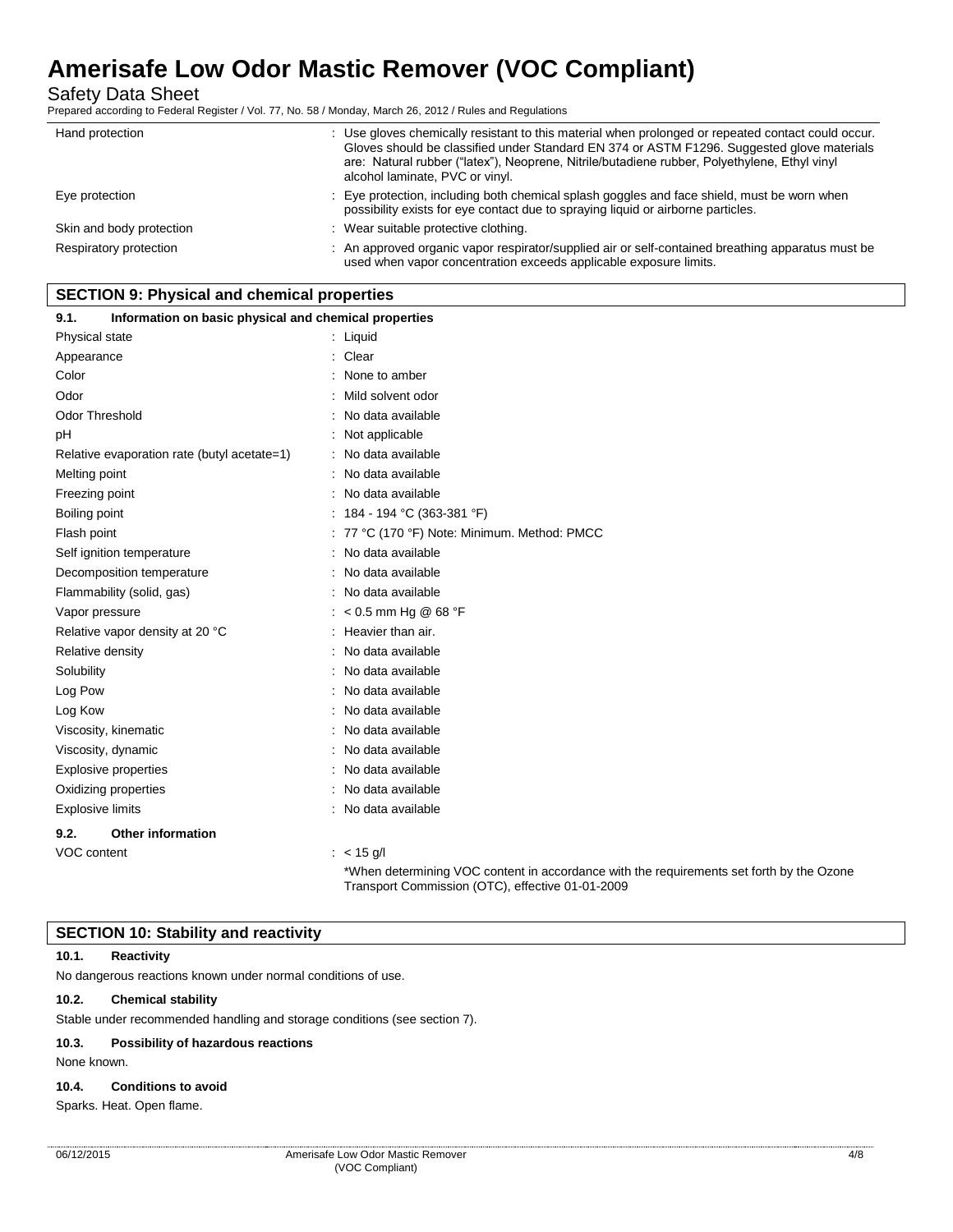Safety Data Sheet

Prepared according to Federal Register / Vol. 77, No. 58 / Monday, March 26, 2012 / Rules and Regulations

### **10.5. Incompatible materials**

Avoid contact with : Oxidizing agent.

### **10.6. Hazardous decomposition products**

Thermal decomposition generates : Carbon oxides (CO, CO2).

## **SECTION 11: Toxicological information**

### **11.1. Information on toxicological effects**

Acute toxicity in the contract of the classified in the classified in the classified in the classified in the classified in the classified in the classified in the classified in the classified in the classified in the clas

| Petroleum distillates, hydrotreated light (64742-47-8) |               |  |
|--------------------------------------------------------|---------------|--|
| LD50 oral rat                                          | > 5000 mg/kg  |  |
| LD50 dermal rabbit                                     | > 2000 mg/kg  |  |
| LC50 inhalation rat (mg/l)                             | > 5.2 mg/l/4h |  |
|                                                        |               |  |

| Solvent naphtha, petroleum, heavy aromatic (64742-94-5) |                            |  |
|---------------------------------------------------------|----------------------------|--|
| LD50 oral rat                                           | > 5000 mg/kg               |  |
| LD50 dermal rabbit                                      | > 2000 mg/kg               |  |
| LC50 inhalation rat (mg/l)                              | > 590 mg/m <sup>3</sup> 4h |  |
|                                                         |                            |  |

| 2-(2-butoxyethoxy)ethanol (112-34-5) |            |  |
|--------------------------------------|------------|--|
| LD50 oral rat                        | 500 mg/kg  |  |
| LD50 dermal rabbit                   | 2500 mg/kg |  |

| Alcohol Ethoxylate (34398-01-1)                       |                                                                                                                                                                                                                                                    |
|-------------------------------------------------------|----------------------------------------------------------------------------------------------------------------------------------------------------------------------------------------------------------------------------------------------------|
| LD50 oral rat                                         | > 1300 mg/kg                                                                                                                                                                                                                                       |
| LD50 dermal rabbit                                    | $> 2$ g/kg                                                                                                                                                                                                                                         |
|                                                       |                                                                                                                                                                                                                                                    |
| Skin corrosion/irritation                             | <b>Skin Irritant Category 2</b>                                                                                                                                                                                                                    |
| Serious eye damage/irritation                         | : Eye Irritant Category 2                                                                                                                                                                                                                          |
| Respiratory or skin sensitization                     | : Not classified                                                                                                                                                                                                                                   |
| Germ cell mutagenicity                                | Not classified                                                                                                                                                                                                                                     |
| Carcinogenicity                                       | : Not classified                                                                                                                                                                                                                                   |
| Reproductive toxicity                                 | Not classified                                                                                                                                                                                                                                     |
| Specific target organ toxicity (single exposure)      | : Not classified                                                                                                                                                                                                                                   |
| Specific target organ toxicity (repeated<br>exposure) | : Not classified                                                                                                                                                                                                                                   |
| Aspiration hazard                                     | : May be fatal if swallowed and enters airways.                                                                                                                                                                                                    |
| Symptoms/injuries after inhalation                    | Inhalation in high concentrations may cause irritation of the mucous membranes. Solvent vapors<br>are hazardous and may cause nausea, sickness and headaches. Aspiration of this material into<br>the lungs may cause chemical pneumonia or death. |
| Symptoms/injuries after skin contact                  | : Contact may cause irritation.                                                                                                                                                                                                                    |
| Symptoms/injuries after eye contact                   | Direct contact with the eyes is likely to be irritating.                                                                                                                                                                                           |
| Symptoms/injuries after ingestion                     | : Acute ingestion causes CNS depression, oropharyngeal and gastric pain and vomiting.                                                                                                                                                              |
| Chronic symptoms                                      | No data available.                                                                                                                                                                                                                                 |

# **SECTION 12: Ecological information**

**12.1. Toxicity**

No additional information available

# **12.2. Persistence and degradability**

No additional information available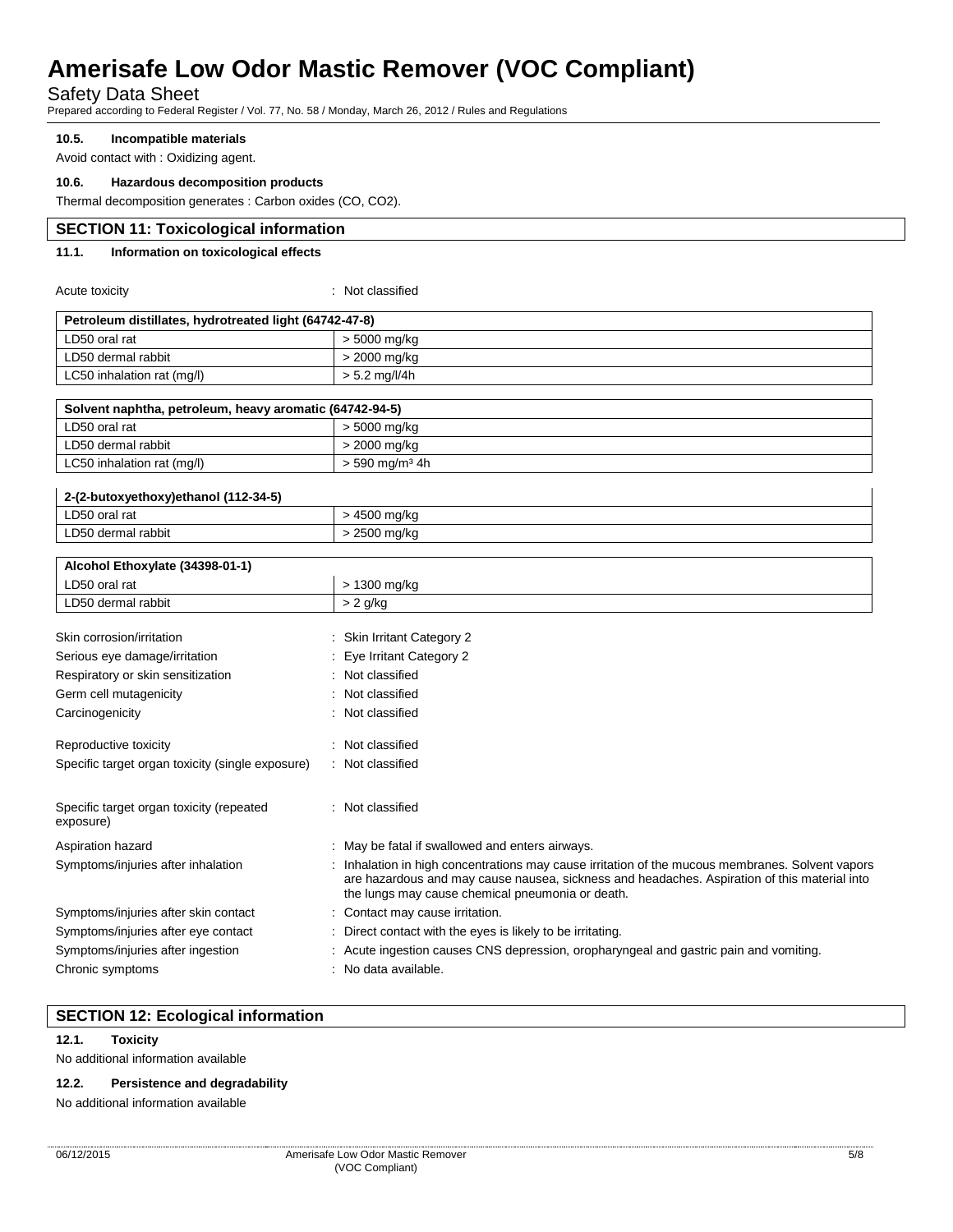# Safety Data Sheet

Prepared according to Federal Register / Vol. 77, No. 58 / Monday, March 26, 2012 / Rules and Regulations

#### **12.3. Bioaccumulative potential**

No additional information available

#### **12.4. Mobility in soil**

No additional information available

## **12.5. Other adverse effects**

No additional information available

| <b>SECTION 13: Disposal considerations</b> |                                                                                                                                                                        |
|--------------------------------------------|------------------------------------------------------------------------------------------------------------------------------------------------------------------------|
| Waste treatment methods<br>13.1.           |                                                                                                                                                                        |
| Waste treatment methods                    | : Do not discharge to public wastewater systems without permit of pollution control authorities. No<br>discharge to surface waters is allowed without an NPDES permit. |
| Waste disposal recommendations             | : Dispose in a safe manner in accordance with local/national regulations. Do not allow the product<br>to be released into the environment.                             |
| <b>SECTION 14: Transport information</b>   |                                                                                                                                                                        |
| In accordance with DOT                     |                                                                                                                                                                        |

| Transport by sea                                     |                                                       |
|------------------------------------------------------|-------------------------------------------------------|
| Other information                                    | : Not regulated in pkg. of less than 119 gal.         |
| Department of Transportation (DOT) Hazard<br>Classes | : Not Regulated – Product does not sustain combustion |
| Transport document description                       | : Cleaning Compound                                   |

No additional information available

### **Air transport**

No additional information available In accordance with ADR / RID / IMDG / IATA / ADN

# **SECTION 15: Regulatory information**

# **15.1. US Federal regulations**

| Amerisafe Low Odor Mastic Remover (VOC Compliant)                         |                                                                                                                                               |
|---------------------------------------------------------------------------|-----------------------------------------------------------------------------------------------------------------------------------------------|
|                                                                           | All chemical substances in this product are listed in the EPA (Environmental Protection Agency) TSCA (Toxic Substances Control Act) Inventory |
| SARA Section 311/312 Hazard Classes                                       | Immediate (acute) health hazard<br>Fire hazard                                                                                                |
| Petroleum distillates, hydrotreated light (64742-47-8)                    |                                                                                                                                               |
| Listed on the United States TSCA (Toxic Substances Control Act) inventory |                                                                                                                                               |
|                                                                           |                                                                                                                                               |
| Solvent naphtha, petroleum, heavy aromatic (64742-94-5)                   |                                                                                                                                               |
| Listed on the United States TSCA (Toxic Substances Control Act) inventory |                                                                                                                                               |
|                                                                           |                                                                                                                                               |
| 2-(2-butoxyethoxy)ethanol (112-34-5)                                      |                                                                                                                                               |

Listed on the United States TSCA (Toxic Substances Control Act) inventory

#### **15.2. International regulations**

**CANADA**

# **Petroleum distillates, hydrotreated light (64742-47-8)**

Listed on the Canadian DSL (Domestic Substances List) inventory.

# **Solvent naphtha, petroleum, heavy aromatic (64742-94-5)**

Listed on the Canadian DSL (Domestic Substances List) inventory.

# **2-(2-butoxyethoxy)ethanol (112-34-5)**

Listed on the Canadian DSL (Domestic Substances List) inventory.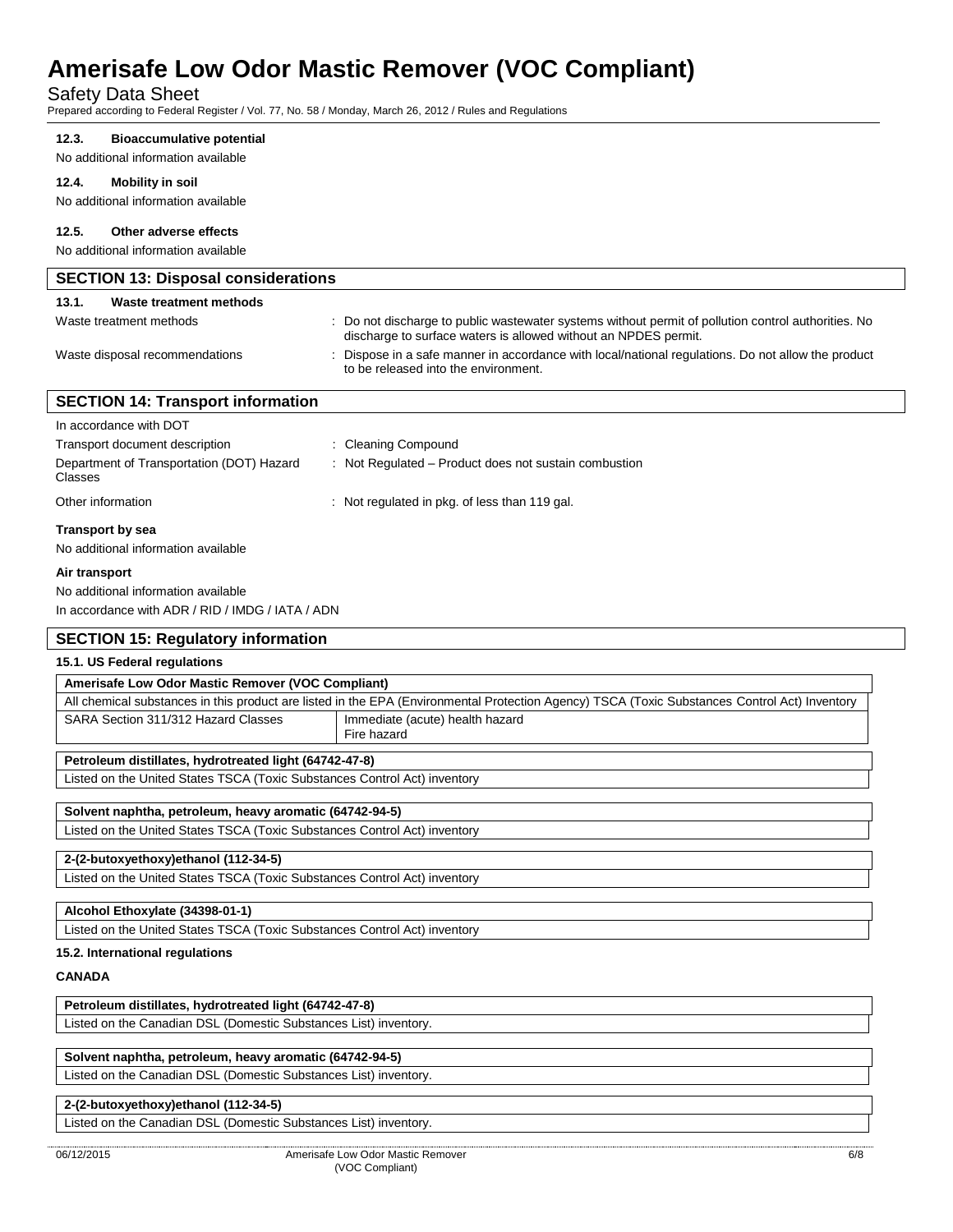# Safety Data Sheet

Prepared according to Federal Register / Vol. 77, No. 58 / Monday, March 26, 2012 / Rules and Regulations

#### **Alcohol Ethoxylate (34398-01-1)**

Listed on the Canadian DSL (Domestic Substances List) inventory.

#### No additional information available

#### **15.2.2. National regulations**

#### **Petroleum distillates, hydrotreated light (64742-47-8)**

Listed on Inventory of Existing Chemical Substances (IECSC) Listed on the AICS (the Australian Inventory of Chemical Substances) Listed on the Japanese ENCS (Existing & New Chemicals Substances) inventory. Listed on the Korean ECL (Existing Chemical List) inventory.

#### **Solvent naphtha, petroleum, heavy aromatic (64742-94-5)**

Listed on Inventory of Existing Chemical Substances (IECSC) Listed on the AICS (the Australian Inventory of Chemical Substances) Listed on the Japanese ENCS (Existing & New Chemicals Substances) inventory. Listed on the Korean ECL (Existing Chemical List) inventory.

### **2-(2-butoxyethoxy)ethanol (112-34-5)**

Listed on Inventory of Existing Chemical Substances (IECSC) Listed on the AICS (the Australian Inventory of Chemical Substances) Listed on the Japanese ENCS (Existing & New Chemicals Substances) inventory. Listed on the Korean ECL (Existing Chemical List) inventory. Listed on the Philippines CCS (Chemicals & Chemical Substances) inventory.

### **Alcohol Ethoxylate (34398-01-1)**

Listed on Inventory of Existing Chemical Substances (IECSC) Listed on the AICS (the Australian Inventory of Chemical Substances) Listed on the Japanese ENCS (Existing & New Chemicals Substances) inventory. Listed on the Korean ECL (Existing Chemical List) inventory. Listed on the Philippines CCS (Chemicals & Chemical Substances) inventory.

#### **15.3. US State regulations**

| Naphthalene (91-20-3)                                       |                                                                   |                                                                              |                                                                         |                                      |
|-------------------------------------------------------------|-------------------------------------------------------------------|------------------------------------------------------------------------------|-------------------------------------------------------------------------|--------------------------------------|
| U.S. - California -<br>Proposition 65 -<br>Carcinogens List | U.S. - California -<br>Proposition 65 -<br>Developmental Toxicity | U.S. - California -<br>Proposition 65 -<br>Reproductive Toxicity -<br>Female | U.S. - California -<br>Proposition 65 -<br>Reproductive Toxicity - Male | No significance risk level<br>(NSRL) |
| Yes                                                         |                                                                   |                                                                              |                                                                         |                                      |

**Naphthalene (91-20-3)**

U.S. - Massachusetts - Right To Know List

U.S. - New Jersey - Right to Know Hazardous Substance List

U.S. - Pennsylvania - RTK (Right to Know) - Environmental Hazard List

| <b>SECTION 16: Other information</b> |                                                                                                         |
|--------------------------------------|---------------------------------------------------------------------------------------------------------|
| Indication of changes                | $\therefore$ Revision 1.0 – 12 June 2015 - New SDS Created.                                             |
| Other information                    | : Author. KAD                                                                                           |
| NFPA health hazard                   | . 1 Exposure could cause irritation but only minor residual<br>injury even if no treatment is given.    |
| NFPA fire hazard                     | : 2 - Must be moderately heated or exposed to relatively high<br>temperature before ignition can occur. |
| NFPA reactivity                      | : 0 - Normally stable, even under fire exposure conditions,<br>and are not reactive with water.         |